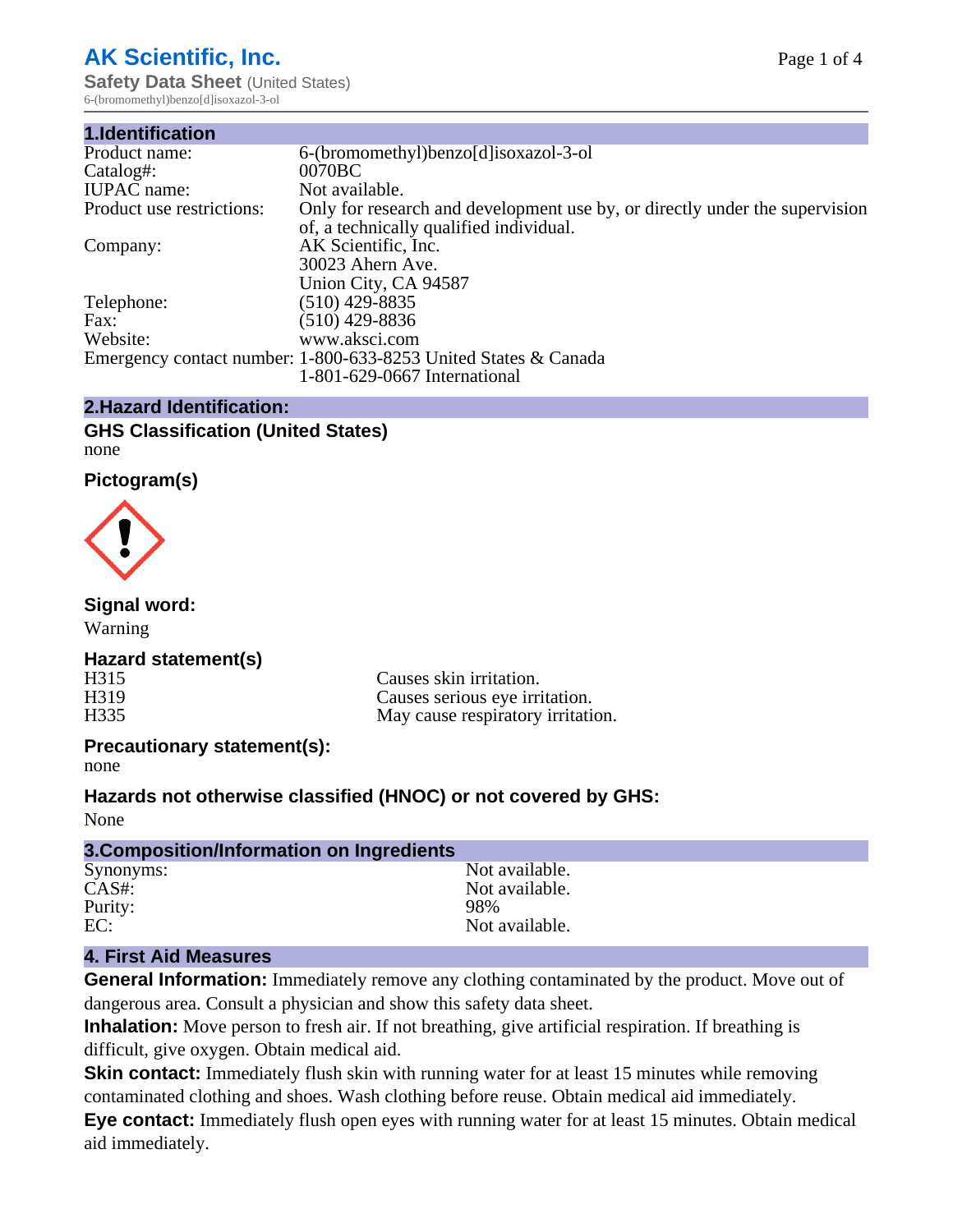Page 2 of 4

**Ingestion:** Do NOT induce vomiting without medical advice. Rinse mouth with water. Never administer anything by mouth to an unconscious person. Obtain medical aid immediately.

**Most important symptoms and effects, both acute and delayed:** No further information available. Please see sections 2 and 11.

**Indication of any immediate medical attention and special treatment needed:** No further information available.

#### **5. Fire Fighting Measures**

**Suitable extinguishing media:** Use water spray, dry chemical, carbon dioxide, or chemical foam. **Specific hazards arising from the chemical:** .

**Advice for firefighters:** As in any fire, wear a NIOSH-approved or equivalent, pressure-demand, self-contained breathing apparatus and full protective gear. During a fire, irritating and highly toxic gases may be generated by thermal decomposition or combustion.

#### **6. Accidental Release Measures**

**Personal precautions, protective equipment and emergency procedures:** Wear protective equipment and keep unprotected personnel away. Ensure adequate ventilation. Remove all sources of ignition. Prevent further leak or spill if safe to do so. For personal protective equipment, please refer to section 8.

**Environmental precautions:** Do not let product enter drains, other waterways, or soil.

**Methods and materials for containment and cleaning up:** Prevent further leak or spill if safe to do so. Vacuum, sweep up, or absorb with inert material and place into a suitable disposal container. Consult local regulations for disposal. See section 13 for further disposal information.

# **7. Handling and Storage**

**Precautions for safe handling:** Avoid contact with skin, eyes, and personal clothing. Wash hands thoroughly after handling. Avoid breathing fumes. Use only with adequate ventilation. Wear suitable protective clothing, gloves, and eye/face protection. Keep away from sources of ignition. Minimize dust generation and accumulation. Keep container tightly closed. Open and handle container with care. Do not eat, drink, or smoke while handling.

**Conditions for safe storage, including any incompatibilities:** Store in a tightly-closed container when not in use. Store in a cool, dry, well-ventilated area away from incompatible substances. Keep away from sources of ignition.

# **8. Exposure Controls/Personal Protection**

#### **Exposure limits:**

| OSHA PEL:  | Not available. |
|------------|----------------|
| NIOSH REL: | Not available. |
| ACGIH TLV: | Not available. |

**Appropriate engineering controls:** Avoid contact with skin, eyes, and clothing. Wash hands before breaks and immediately after handling the product. Facilities storing or utilizing this material should be equipped with an eyewash fountain. Use adequate general and local exhaust ventilation to keep airborne concentrations low.

#### **Personal protection**

Eyes: Not Available. Hands: Not Available. Skin and body: Not Available. Respiratory: Not Available.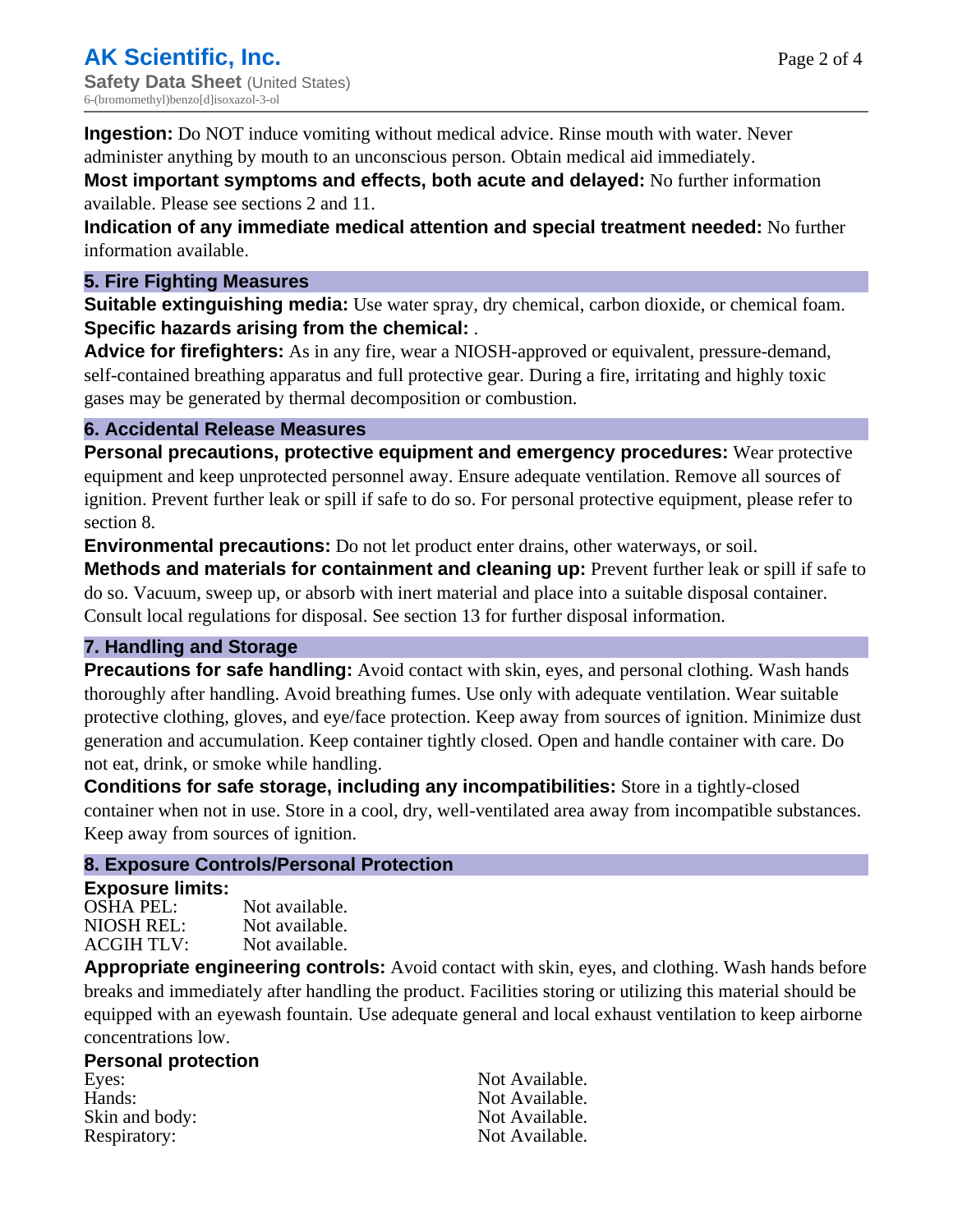#### **9. Physical and Chemical Properties**

| Physical State:                   | Not available.        |
|-----------------------------------|-----------------------|
| Molecular Formula:                | Not Available.        |
| Molecular Weight:                 | Not Available.        |
| Odor:                             | Not available.        |
| pH:                               | Not available.        |
| <b>Boiling Point Range:</b>       | Not available.        |
| Freezing/Melting Point:           | Not available.        |
| <b>Flash Point:</b>               | Not available.        |
| <b>Evaporation Rate:</b>          | Not available.        |
| Flammability (solid, gas):        | Please see section 2. |
| Explosive limits:                 | Not available.        |
| Vapor Pressure:                   | Not available.        |
| Vapor Density:                    | Not available.        |
| Solubility:                       | Not available.        |
| <b>Relative Density:</b>          | Not available.        |
| Refractive Index:                 | Not available.        |
| Volatility:                       | Not available.        |
| <b>Auto-ignition Temperature:</b> | Not available.        |
| <b>Decomposition Temperature:</b> | Not available.        |
| <b>Partition Coefficient:</b>     | Not available.        |
|                                   |                       |

#### **10. Stability and Reactivity**

Reactivity: Not available.<br>Chemical stability: Stable under re Possibility of hazardous reactions: Not available. Conditions to avoid: Dust generation.<br>
Incompatible materials: Strong oxidizing Hazardous decomposition products: .

#### **11. Toxicological Information**

RTECS# Not available.<br>Acute toxicity: Not available.<br>Not available. Acute toxicity:<br>Routes of exposure: Symptoms related to the physical,chemical and toxicological characteristics:

Stable under recommended temperatures and pressures. Strong oxidizing agents.

Inhalation, eye contact, skin contact, ingestion. Skin contact may result in inflammation characterized by itching, scaling, reddening, blistering, pain or dryness. Eye contact may result in redness, pain or severe eye damage. Inhalation may cause irritation of the lungs and respiratory system. Overexposure may result in serious illness or death.

# **Carcinogenicity**

Not classified. NTP: Not listed. OSHA: Not Available.. Acute toxic effects: Inflammation of the eye is characterized by redness, watering, and itching. Skin inflammation is characterized by itching, scaling, reddening, or, occasionally, blistering.

#### **12. Ecological Information**

Ecotoxicity: Not available.<br>
Not available.<br>
Not available.<br>
Not available. Persistence and degradability:<br>
Bioaccumulative potential:<br>
Not available.<br>
Not available. Bioaccumulative potential: Mobility in soil: Not available. Other adverse effects: Not available.